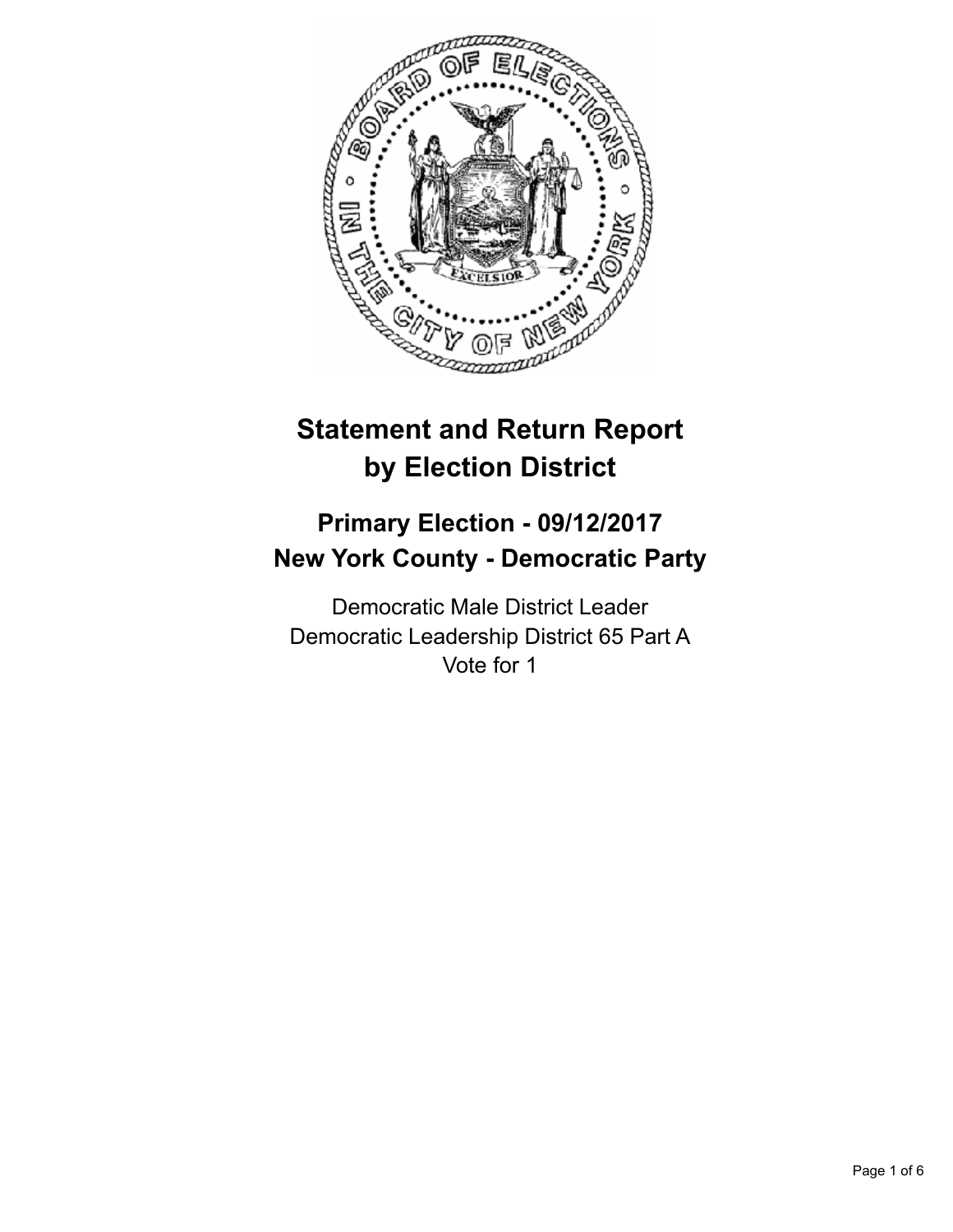

| PUBLIC COUNTER                                           | 91 |
|----------------------------------------------------------|----|
| <b>MANUALLY COUNTED EMERGENCY</b>                        | 0  |
| <b>ABSENTEE / MILITARY</b>                               |    |
| AFFIDAVIT                                                | 4  |
| <b>Total Ballots</b>                                     | 96 |
| Less - Inapplicable Federal/Special Presidential Ballots | 0  |
| <b>Total Applicable Ballots</b>                          | 96 |
| <b>LEE BERMAN</b>                                        | 43 |
| JACOB J. GOLDMAN                                         | 23 |
| <b>Total Votes</b>                                       | 66 |
| Unrecorded                                               | 30 |

# **044/65**

| <b>PUBLIC COUNTER</b>                                    | 283 |
|----------------------------------------------------------|-----|
| <b>MANUALLY COUNTED EMERGENCY</b>                        | 0   |
| ABSENTEE / MILITARY                                      | 7   |
| AFFIDAVIT                                                | 3   |
| <b>Total Ballots</b>                                     | 293 |
| Less - Inapplicable Federal/Special Presidential Ballots | 0   |
| <b>Total Applicable Ballots</b>                          | 293 |
| LEE BERMAN                                               | 152 |
| <b>JACOB J. GOLDMAN</b>                                  | 103 |
| ROBERT E. CRUZ (WRITE-IN)                                |     |
| VAYLATEENA JONES (WRITE-IN)                              |     |
| <b>Total Votes</b>                                       | 257 |
| Unrecorded                                               | 36  |

| <b>PUBLIC COUNTER</b>                                    | 289 |
|----------------------------------------------------------|-----|
| <b>MANUALLY COUNTED EMERGENCY</b>                        | 0   |
| ABSENTEE / MILITARY                                      | 2   |
| AFFIDAVIT                                                | 2   |
| <b>Total Ballots</b>                                     | 293 |
| Less - Inapplicable Federal/Special Presidential Ballots | 0   |
| <b>Total Applicable Ballots</b>                          | 293 |
| <b>LEE BERMAN</b>                                        | 166 |
| JACOB J. GOLDMAN                                         | 97  |
| <b>Total Votes</b>                                       | 263 |
| Unrecorded                                               | 30  |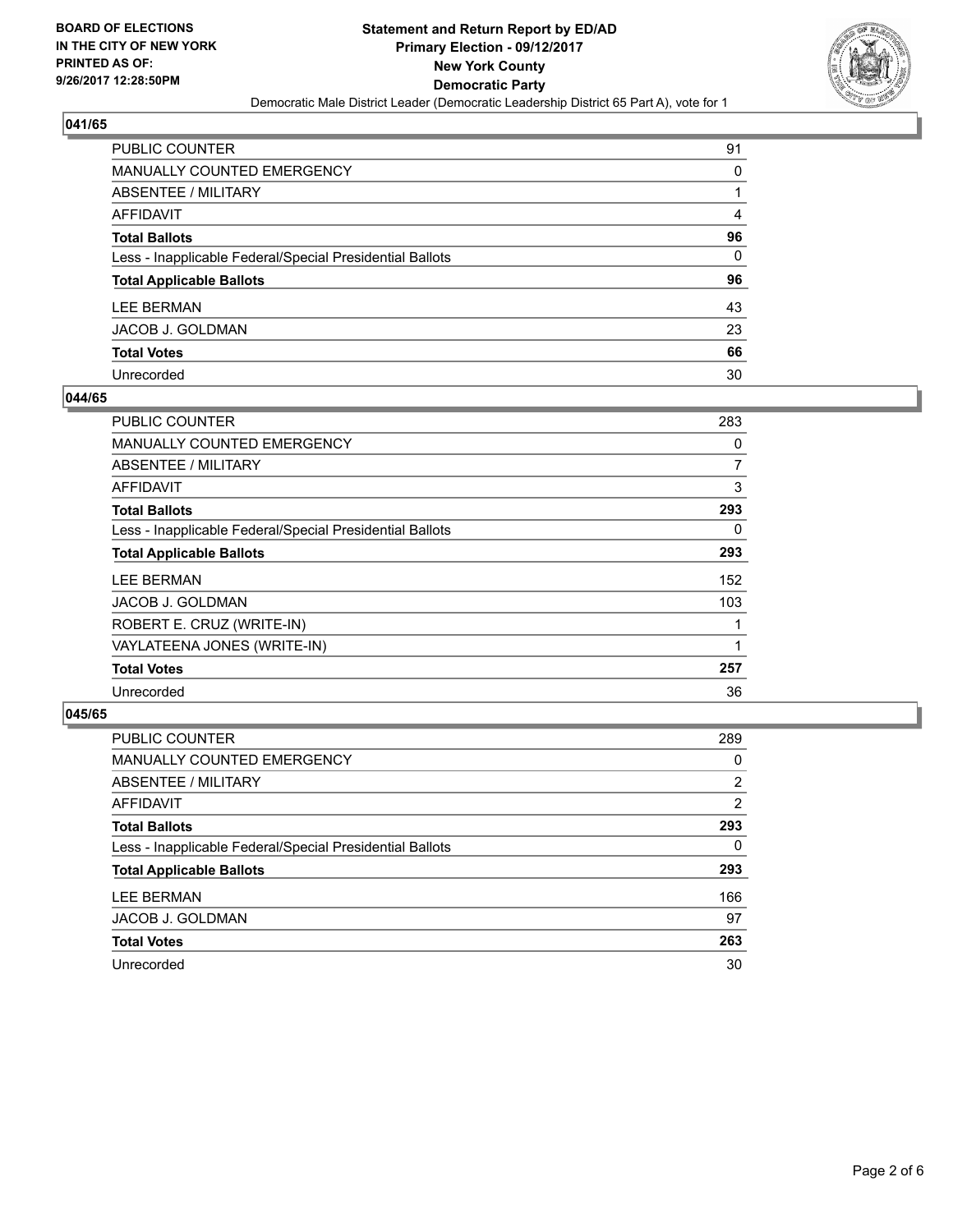

| PUBLIC COUNTER                                           | 237            |
|----------------------------------------------------------|----------------|
| <b>MANUALLY COUNTED EMERGENCY</b>                        | 0              |
| ABSENTEE / MILITARY                                      | $\overline{2}$ |
| AFFIDAVIT                                                | 3              |
| <b>Total Ballots</b>                                     | 242            |
| Less - Inapplicable Federal/Special Presidential Ballots | 0              |
| <b>Total Applicable Ballots</b>                          | 242            |
| <b>LEE BERMAN</b>                                        | 108            |
| JACOB J. GOLDMAN                                         | 120            |
| TEDDY BORITZ (WRITE-IN)                                  |                |
| <b>Total Votes</b>                                       | 229            |
| Unrecorded                                               | 13             |

# **047/65**

| <b>PUBLIC COUNTER</b>                                    | 208 |
|----------------------------------------------------------|-----|
| <b>MANUALLY COUNTED EMERGENCY</b>                        | 0   |
| ABSENTEE / MILITARY                                      | 3   |
| <b>AFFIDAVIT</b>                                         | 0   |
| <b>Total Ballots</b>                                     | 211 |
| Less - Inapplicable Federal/Special Presidential Ballots | 0   |
| <b>Total Applicable Ballots</b>                          | 211 |
| <b>LEE BERMAN</b>                                        | 108 |
| <b>JACOB J. GOLDMAN</b>                                  | 83  |
| <b>Total Votes</b>                                       | 191 |
| Unrecorded                                               | 20  |

| <b>PUBLIC COUNTER</b>                                    | 262            |
|----------------------------------------------------------|----------------|
| <b>MANUALLY COUNTED EMERGENCY</b>                        | 0              |
| ABSENTEE / MILITARY                                      | $\overline{2}$ |
| AFFIDAVIT                                                | 0              |
| <b>Total Ballots</b>                                     | 264            |
| Less - Inapplicable Federal/Special Presidential Ballots | 0              |
| <b>Total Applicable Ballots</b>                          | 264            |
| <b>LEE BERMAN</b>                                        | 143            |
| <b>JACOB J. GOLDMAN</b>                                  | 100            |
| ARJEN SINGH (WRITE-IN)                                   |                |
| TISA LA PADILA (WRITE-IN)                                | 1              |
| <b>Total Votes</b>                                       | 245            |
| Unrecorded                                               | 19             |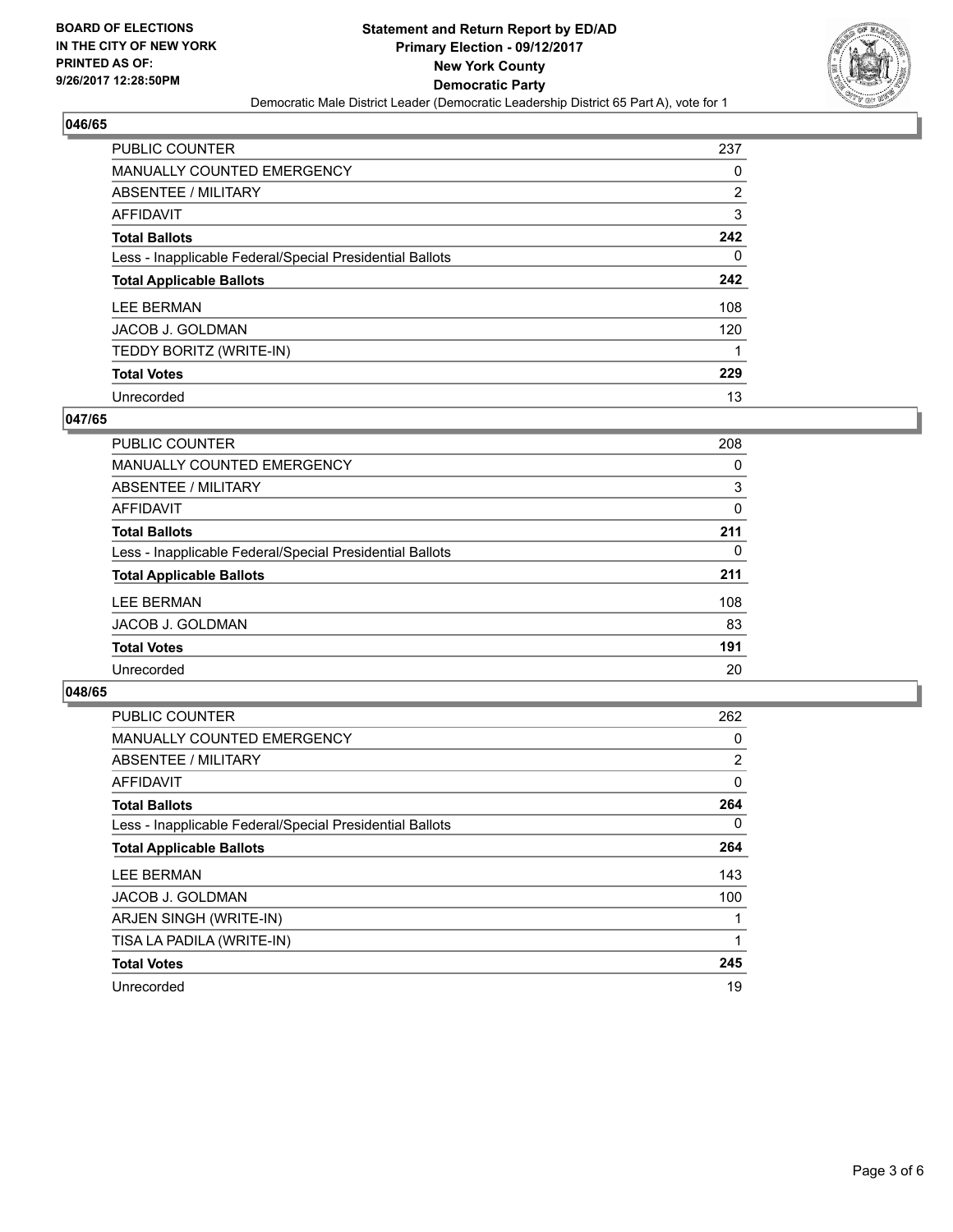

| <b>PUBLIC COUNTER</b>                                    | 233 |
|----------------------------------------------------------|-----|
| <b>MANUALLY COUNTED EMERGENCY</b>                        | 0   |
| <b>ABSENTEE / MILITARY</b>                               | 14  |
| <b>AFFIDAVIT</b>                                         |     |
| <b>Total Ballots</b>                                     | 248 |
| Less - Inapplicable Federal/Special Presidential Ballots | 0   |
| <b>Total Applicable Ballots</b>                          | 248 |
| <b>LEE BERMAN</b>                                        | 126 |
| <b>JACOB J. GOLDMAN</b>                                  | 89  |
| <b>Total Votes</b>                                       | 215 |
| Unrecorded                                               | 33  |

### **052/65**

| <b>PUBLIC COUNTER</b>                                    | 192 |
|----------------------------------------------------------|-----|
| MANUALLY COUNTED EMERGENCY                               | 0   |
| ABSENTEE / MILITARY                                      | 6   |
| AFFIDAVIT                                                | 2   |
| <b>Total Ballots</b>                                     | 200 |
| Less - Inapplicable Federal/Special Presidential Ballots | 0   |
| <b>Total Applicable Ballots</b>                          | 200 |
| <b>LEE BERMAN</b>                                        | 119 |
| <b>JACOB J. GOLDMAN</b>                                  | 62  |
| <b>Total Votes</b>                                       | 181 |
| Unrecorded                                               | 19  |

| <b>PUBLIC COUNTER</b>                                    | 237 |
|----------------------------------------------------------|-----|
| <b>MANUALLY COUNTED EMERGENCY</b>                        | 0   |
| ABSENTEE / MILITARY                                      | 4   |
| AFFIDAVIT                                                | 0   |
| <b>Total Ballots</b>                                     | 241 |
| Less - Inapplicable Federal/Special Presidential Ballots | 0   |
| <b>Total Applicable Ballots</b>                          | 241 |
| <b>LEE BERMAN</b>                                        | 137 |
| JACOB J. GOLDMAN                                         | 83  |
| UNATTRIBUTABLE WRITE-IN (WRITE-IN)                       |     |
| <b>Total Votes</b>                                       | 221 |
| Unrecorded                                               | 20  |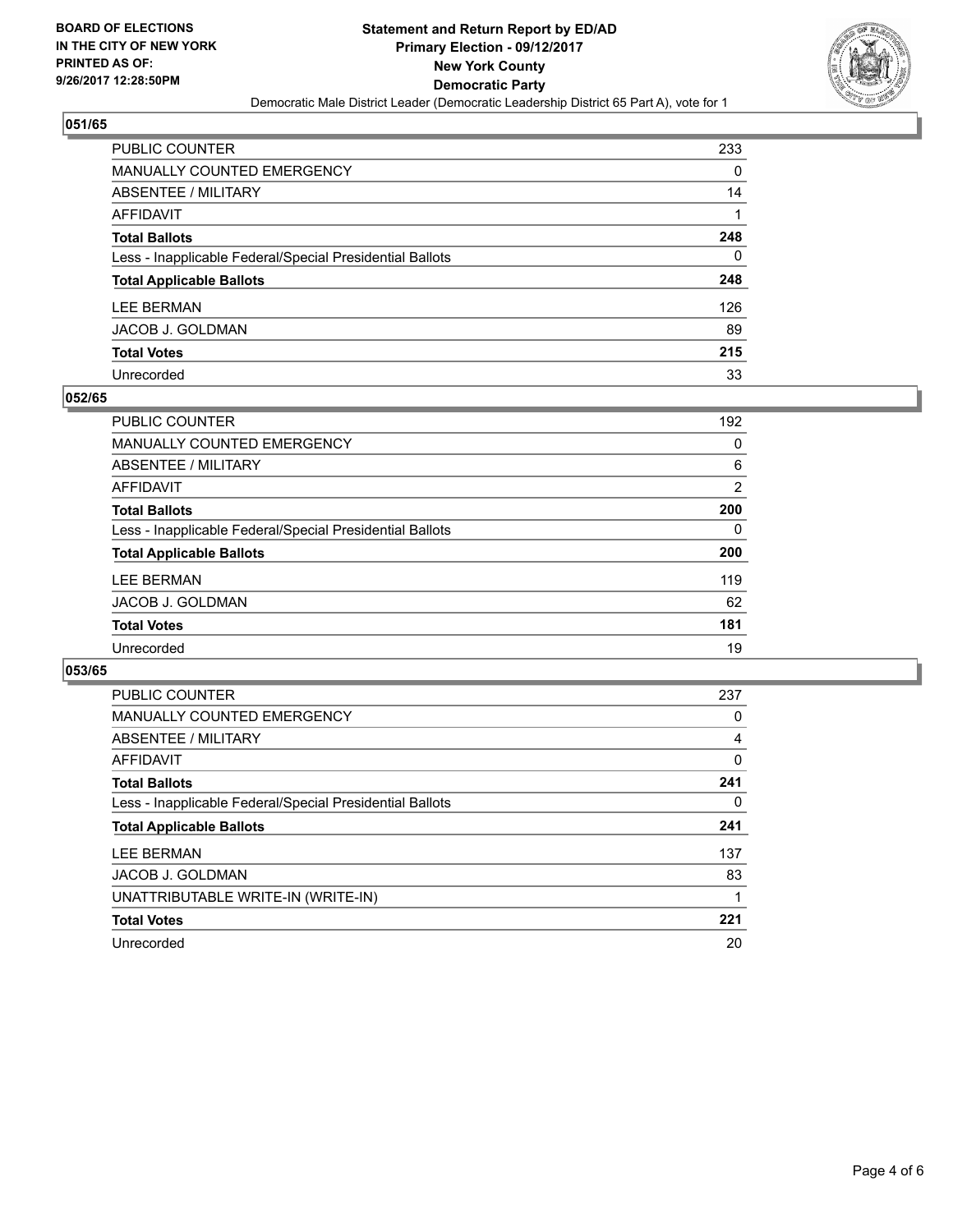

| <b>PUBLIC COUNTER</b>                                    | 190 |
|----------------------------------------------------------|-----|
| MANUALLY COUNTED EMERGENCY                               | 0   |
| ABSENTEE / MILITARY                                      |     |
| AFFIDAVIT                                                | 0   |
| <b>Total Ballots</b>                                     | 191 |
| Less - Inapplicable Federal/Special Presidential Ballots | 0   |
| <b>Total Applicable Ballots</b>                          | 191 |
|                                                          |     |
| LEE BERMAN                                               | 88  |
| JACOB J. GOLDMAN                                         | 66  |
| UNATTRIBUTABLE WRITE-IN (WRITE-IN)                       |     |
| <b>Total Votes</b>                                       | 155 |

| PUBLIC COUNTER                                           | 213      |
|----------------------------------------------------------|----------|
| <b>MANUALLY COUNTED EMERGENCY</b>                        | 0        |
| ABSENTEE / MILITARY                                      | 2        |
| AFFIDAVIT                                                | 0        |
| <b>Total Ballots</b>                                     | 215      |
| Less - Inapplicable Federal/Special Presidential Ballots | $\Omega$ |
| <b>Total Applicable Ballots</b>                          | 215      |
| <b>LEE BERMAN</b>                                        | 81       |
| <b>JACOB J. GOLDMAN</b>                                  | 93       |
| <b>Total Votes</b>                                       | 174      |
| Unrecorded                                               | 41       |